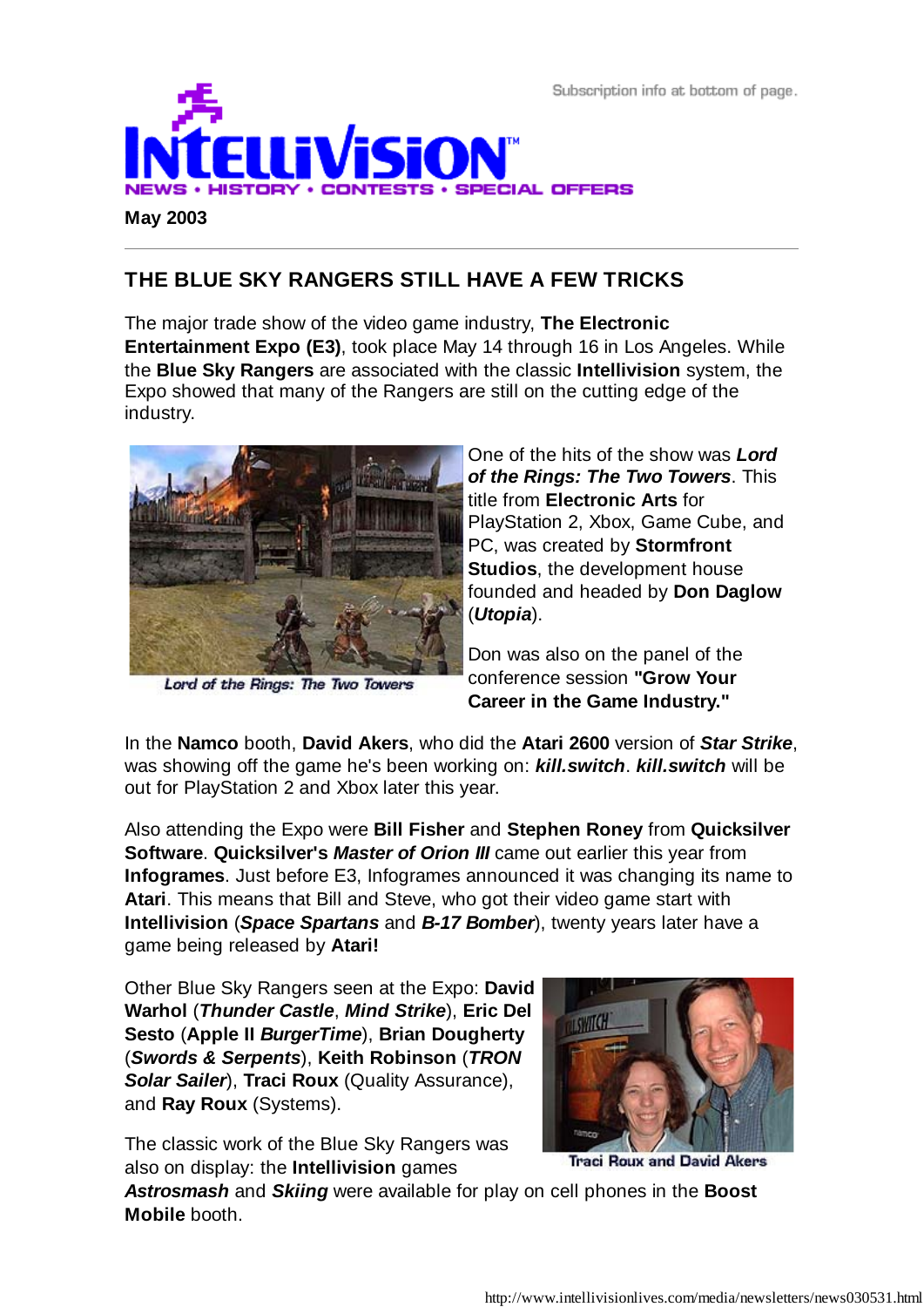Even with over 20 years experience each, many of the Blue Sky Rangers feel they are just hitting their stride and plan to be contributing to the video game industry for years to come!

# **"LOST" ATARI 2600 GAME CARTRIDGES AVAILABLE AGAIN!**

At the **Classic Gaming Expo** in 2000, **Intellivision Productions** introduced two "lost" **Atari 2600** cartridges: *Sea Battle* and *Swordfight*. These games had been developed at **Mattel Electronics** in the early 1980s but had never been released. Collectors quickly snapped them up.



Swordfight

Now **AtariAge**, under license from **Intellivision Productions**, has done a new production run of these two cartridges and is selling them exclusively on their web site!



While best known for **Intellivision**, **Mattel Electronics** also released a number of **Atari 2600** cartridges under the **M Network** brand from 1982 until 1984. Most of these were conversions of Intellivision games.

**Sea Battle** is a conversion of the Intellivision cartridge of the same name. (The Atari 2600 version was also announced in some **M Network** catalogs with the name *High Seas*.) The conversion was done by **Larry Zwick** and **Bruce Pederson**.

*Swordfight* is of particular interest to collectors since it is a rare **original** game developed at Mattel for the 2600. It was designed and programmed by **Steve Tatsumi**.

While both games were completed, tested, and de-bugged, Mattel didn't release them apparently because each requires two players. By the time the games were ready, the video game market was demanding cartridges that were for one player only or that had a one-player mode.

Still, both games are a lot of fun and belong in the collection of every **Atari 2600** fan. Says **Alex Bilstein** of **AtariAge**:

"We're pleased to partner with **Intellivision Productions** in getting these unreleased titles into the hands of gamers and collectors. It's an honor to play a small part in preserving video game history, but it's even better when you can share it with the public!"



**AtariAge** uses the same artwork for the cartridges that we used in 2000, but they've improved on the instructions, printing them in color in a layout matching the instructions of the original **M Network** games. Each cartridge with instructions is priced at \$25.00.

If you missed getting these cartridges in 2000, don't let this second chance pass you by!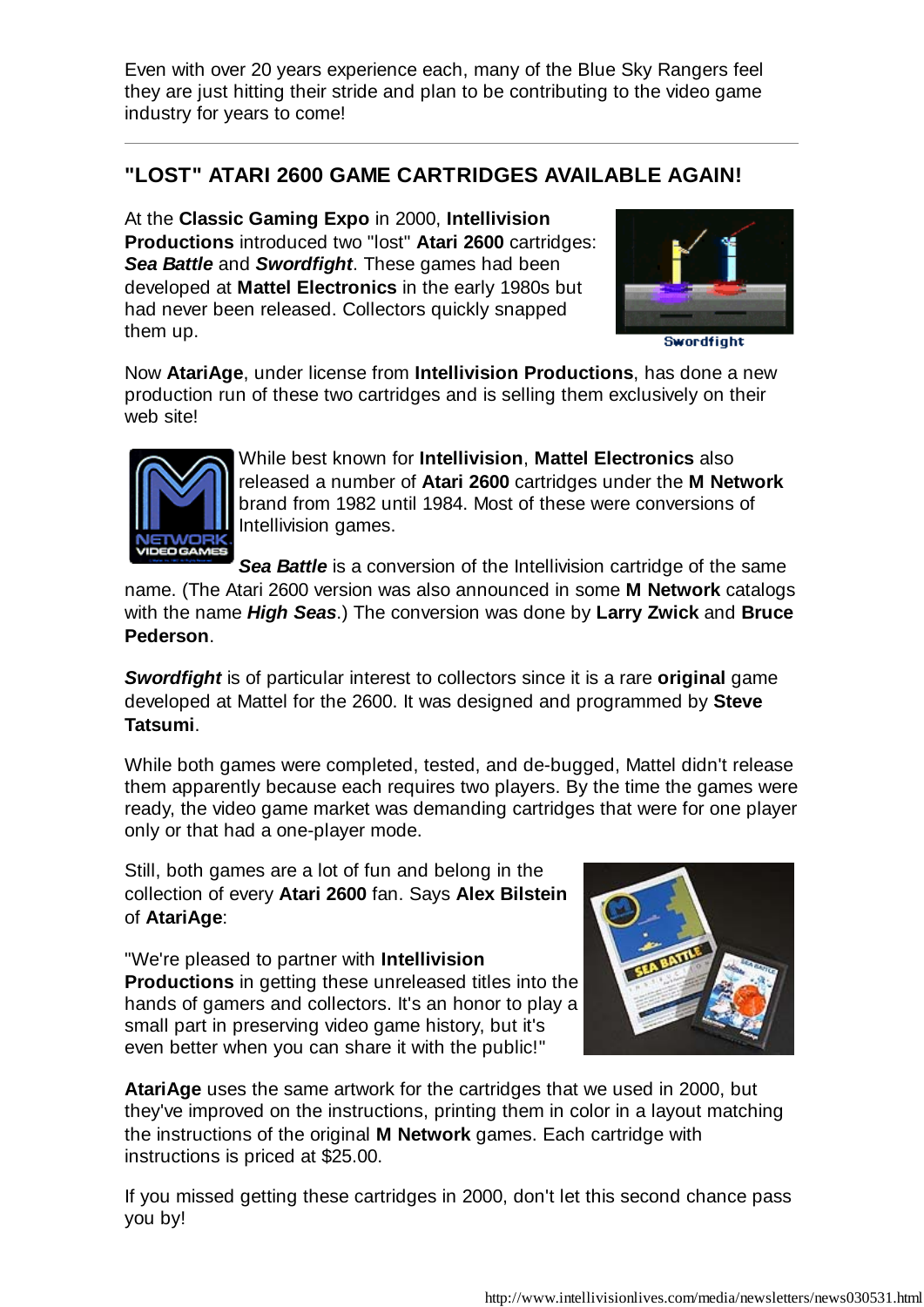#### **Order** *Sea Battle* **for the Atari 2600 from AtariAge >**

**Order** *Swordfight* **for the Atari 2600 from AtariAge >**

#### **INTELLIVISION LORE FROM THE FILES OF THE BLUE SKY RANGERS:**



# **SNAKE AHOY!**

In the fall of 1983, Blue Sky Ranger **Tom Priestley** (*Number Jumble*) was walking through a shopping mall when he spotted an unusual item in the **Kay-Bee Toy Store**: a fifteen-foot plush green snake clearance-priced at \$29.99. Without a second

thought, he snapped it up and brought it back to his cubicle at **Mattel Electronics**.

As Tom walked in with the snake coiled around him, a fellow programmer wondered what on earth had possessed him to buy such a thing.

"Are you kidding?" Tom cried. "A fifteen-foot snake for thirty dollars? That's just two dollars a foot!"

The Intellivision programmers were housed on the second floor of a converted windowless warehouse, the roof supported by a latticework of exposed metal struts. Tom climbed up on his desk and wound the snake through the struts above him.

Since the building was mostly an open sea of cubicles, the snake could be seen from almost anywhere in the programming department.

After the initial surprise, the snake quickly became an Intellivision landmark; a source of pride for the programmers, of curiosity for visitors. But a month or so later, people started wondering: was the snake moving? After a couple of weeks it became obvious - yes, the snake was slowly heading east through the roofing struts.

Everyone suspected Tom of moving the snake forward a little bit each night, but he denied it and no one ever caught him doing it.

At some point, the snake took a right turn and started moving south through the building. Speculation grew rampant. Where was the snake going?



**Tom Priestley (left)** and Gabriel Baum

One morning in late November, Vice President **Gabriel Baum** was standing outside his office with a couple of programmers. He suddenly squinted up over the programmers' heads.

"I think that snake is heading toward **me!**" Gabriel exclaimed.

Indeed, day by day, the snake slithered closer to Gabriel's office. Finally, on December 2nd (not-so-coincidentally Gabriel's birthday), the snake arrived, hanging down, its head blocking the door. Tom also showed up at Gabriel's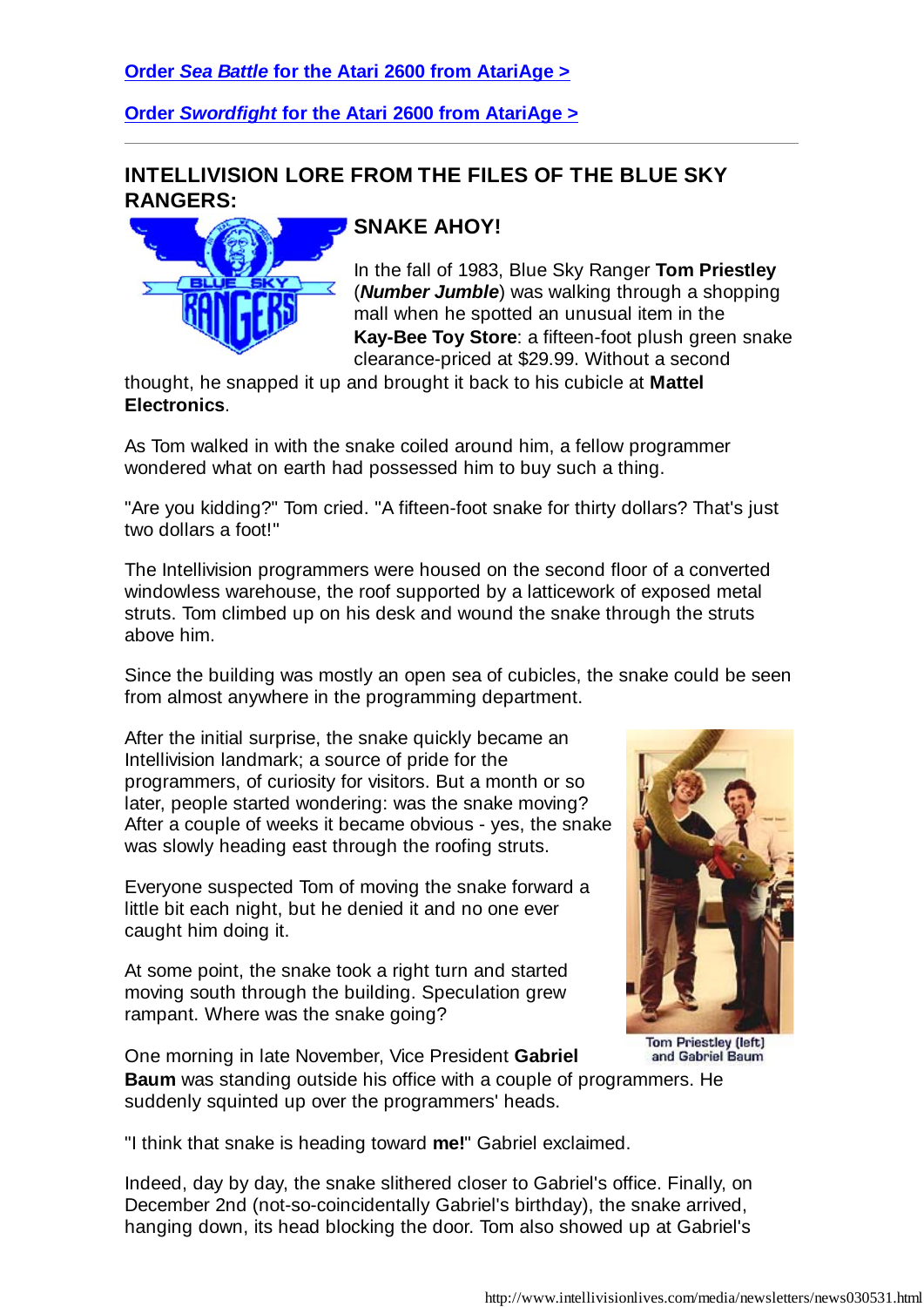office that day, axe in hand, offering to help battle the creature.

Tom and Gabriel wrestled the snake down from the roofing struts, then proudly posed for pictures with the vanquished serpent.

Afterward, Tom retired the snake to the playroom of the children's ward at nearby **Torrance Memorial Hospital**. Driving back from the hospital, Tom laughed to a friend, "That's the best value I ever got out of 30 bucks!"

**Play Tom's** *Number Jumble* **on** *Intellivision Lives!* **or** *Intellivision Rocks* **>**

### **ASK THE BLUE SKY RANGERS!**

**Allen Hauser** writes:



I was wondering if there are any recorded documents of high scores from personal or gaming events of any **Intellivision** games? I miss the "old school" stuff really bad. I once scored 345 points against the computer in a *Slam Dunk Basketball* game. Being the geek that I was at the time, I kept the scoring stats, and they are fun to look back on. I know that Kyle Stevens really poured in the 3's, but as we all know the only way to get that many points was by forcing the Technical Fouls. As they say, it all comes

down to free throws at this point.

Anyways, just curious if you guys know of any other records?

**Steve Ettinger**, programmer of *Slam Dunk: Super Pro Basketball*, replies:



*The Twin Galaxies web site (http://www.twingalaxies.com/) records top scores for thousands of arcade and video games, including most Intellivision titles.*

*Top score for* **Astrosmash***? 4,201,875.* **Night Stalker***: 95,200.* **BurgerTime***: 332,900.*

**Steve Ettinger** 

*Currently, though, it appears that they don't have any scores listed*

*for* **Slam Dunk: Super Pro Basketball***. Check it out; maybe you could submit your score!*

**Play** *Slam Dunk: Super Pro Basketball* **on** *Intellivision Lives!* **>**

**Visit the Twin Galaxies web site >**

**Got a question for the Blue Sky Rangers? Write us here >**

# **THE INTELLIVISION TRIVIA CONTEST!**

Sixty-eight of you entered last month's trivia contest. The question:

**In 1982, an internal Mattel Electronics memo to all programmers instructed them to delete a particular Intellivision game from their**

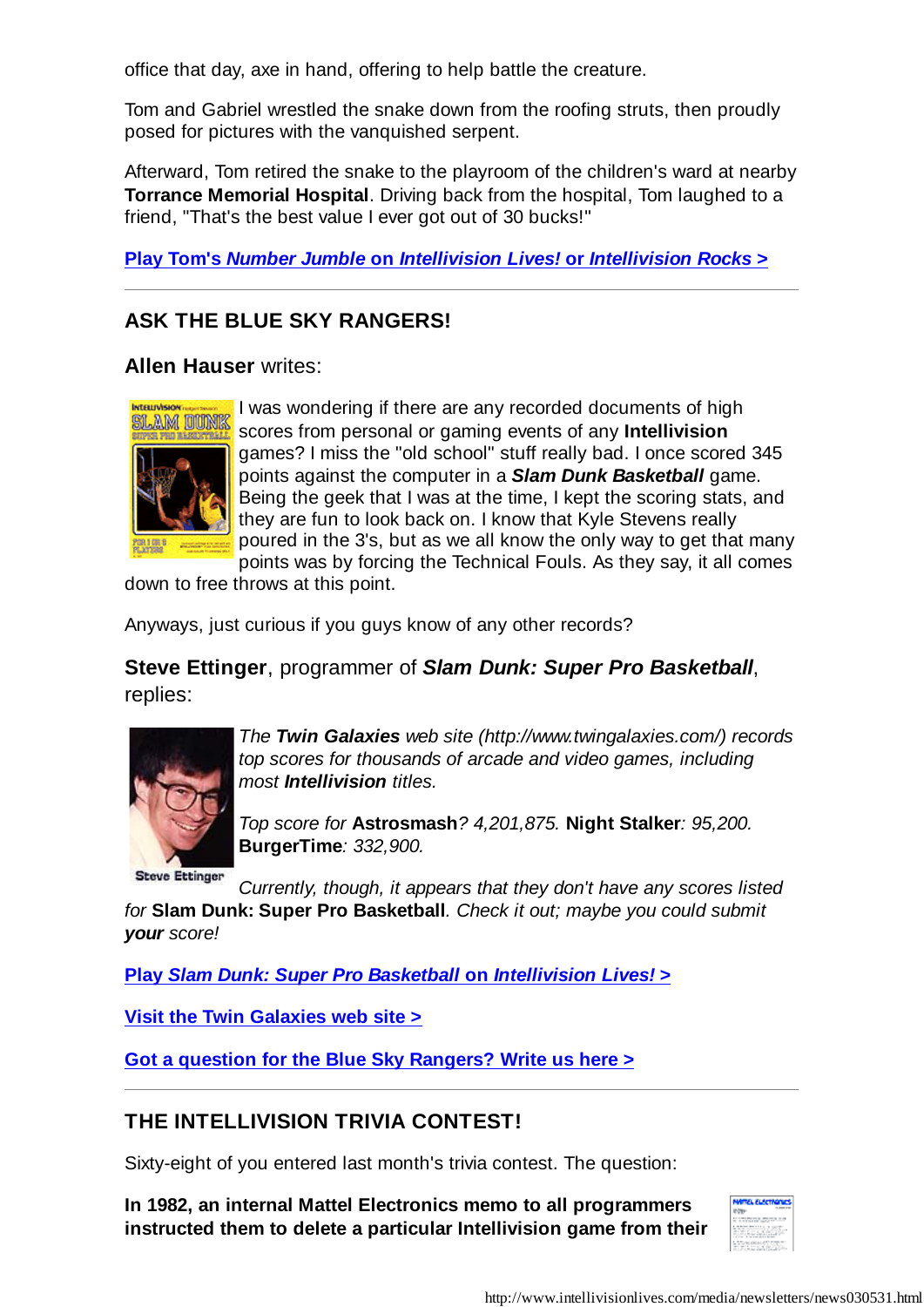**computer systems because too much time was being wasted playing it. What was the game AND what was the date of the memo?**





Fifty-two of you had the correct answer: the game was **Biplanes** from the *Triple Action* cartridge and the date of the memo was April 1st. **Biplanes**-addict **Steve Montero** (*Night Stalker*) sheepishly deleted the file before discovering that the memo was an **April Fool's Day** joke. (This information could be found on our web site and on the *Intellivision Lives!* CD-ROM in the *Triple Action* "Fun Facts." By the way, we accepted either **"Biplanes"** or

**"Triple Action"** for the answer.)

From the 52 correct answers, the random number generator at http://www.random.org/ selected **Paul Nurminen** of El Segundo, California as the winner of an **Intellivision coffee mug**.

Congratulations, Paul! And thanks to all of you for playing!

Now try **this** question:



What is the only case where the **Intellivision** cartridge and the **M Network Atari 2600** cartridge with the **same title** are entirely different games?

**Submit your answer >**

(If you have trouble following the above link, or if submitting your answer fails, type the URL http://www.intellivisionlives.com/contest.shtml into your browser and try again.)

We'll pick a random winner from all complete, correct entries received before NOON PDT, MONDAY, JUNE 9. The winner will receive an official **Intellivision Coffee Mug** - just like we use here in the office for serving up steamin' hot java!

#### **GOOD LUCK!**

**THE BLUE SKY RANGERS © INTELLIVISION PRODUCTIONS, INC. http://www.intellivisionlives.com newsletter@intellivisionlives.com**

**View previous newsletters >**

#### **SUBSCRIPTION INFORMATION**

The **Intellivision Newsletter** is e-mailed monthly to members of the **Intellivision Mailing List**. The list is administered by **bCentral**, a service of **Microsoft Inc.** The Intellivision Mailing List is a 100% opt-in list - addresses are only added at the request of the subscriber. Addresses are never shared or sold to outside companies. Every e-mailed newsletter includes a link that allows the recipient to unsubscribe.